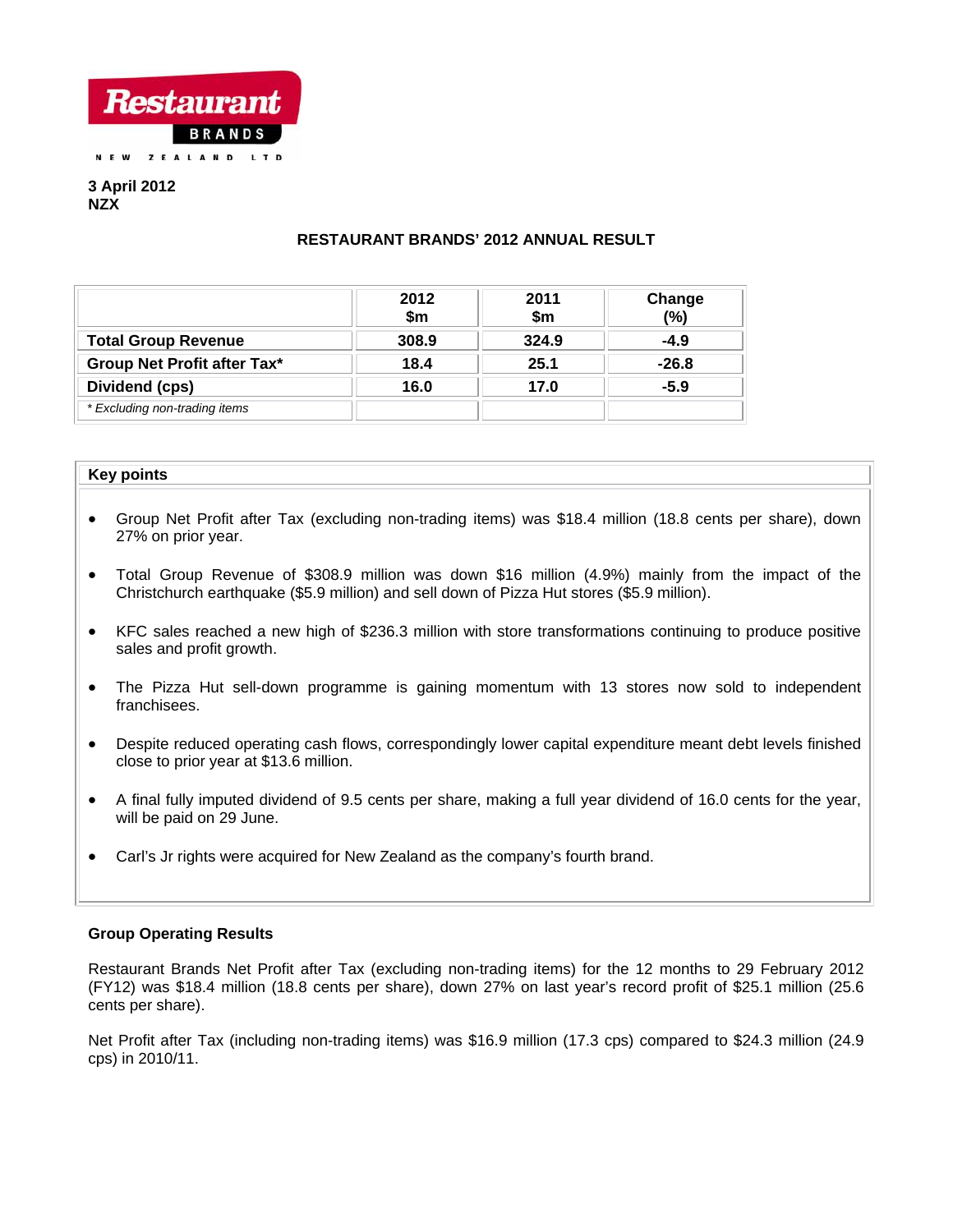The Christchurch earthquake and the acceleration of Pizza Hut store sales to franchisees weighed on group sales and profit. However, the underlying result also reflected a tough trading environment and higher input costs. These factors were most evident in the first half, accounting for \$5.3 million of the \$6.7 million reduction in NPAT. In the second half of the year these factors were mitigated by some cost reductions and a focus on more profitable lines.

Total store earnings before interest, tax, depreciation and amortisation (EBITDA) dropped \$10.5 million (17%) to \$51.4 million. KFC contributed \$6.6 million of the reduction, Pizza Hut \$3.5 million and Starbucks Coffee \$0.4 million.

Total store sales of \$308.2 million were down \$16.2 million (5%) on the previous year's sales. Same store sales for the group were down 2.5% (up 2.4% in 2010/11). KFC saw total store sales growth of 0.2% but Pizza Hut and Starbucks Coffee declined 23.3% and 9.8% respectively.

Year end store numbers at 194 were 14 down on February 2011. Eight Pizza Hut stores were sold to franchisees as part of the progressive sell-down strategy. One red roof (dine-in Pizza Hut store) and two delcos (delivery stores) were closed. There were also two Starbucks Coffee stores closed at lease end. KFC closed one store that was destroyed in the Christchurch earthquake.

|                             | 2012<br>\$m | 2011<br>\$m | Change<br>\$m            | Change<br>(%) |
|-----------------------------|-------------|-------------|--------------------------|---------------|
| <b>Sales</b>                | 236.3       | 235.8       | $+0.5$                   | $+0.2$        |
| <b>EBITDA</b>               | 45.6        | 52.1        | $-6.6$                   | $-12.6$       |
| <b>EBITDA as % of Sales</b> | 19.3        | 22.1        | $\overline{\phantom{0}}$ |               |

Despite very difficult trading conditions, aggressive competitor activity and the impact of the Christchurch earthquake KFC managed to grow sales to a new high of \$236.3 million, an increase of \$0.5 million or 0.2%. The earthquake cost the brand approximately \$3 million in lost sales with temporary closures of a number of stores and the permanent closure of one store.

On a same store basis however, sales fell by 1.8% compared with 4.4% same store growth in 2010/11 and 9.2% in 2009/10.

Input costs increased markedly over the year while the competitive marketplace limited KFC's ability to pass these costs (and the full amount of the October 2010 GST increase) on to customers. EBITDA fell by \$6.6 million to \$45.6 million (19.3% of sales). Margin pressures were most pronounced in the first half, but showed some recovery in the second half through cost reductions and a move to better margin products in the sales mix.

Innovation and burger promotions continued this year and provided sales growth in key market segments. The KFC *Double Down* promotion in the first quarter was very positive for sales but it cannibalised higher margin products. However, the customer mania fuelled by social media and word of mouth around this innovative burger outstripped all expectations and it has contributed significantly to KFC brand awareness.

*KFC Grilled* was launched early in the year providing innovation and a unique flavour platform in fresh chicken, *Sparklers* – a flavoured carbonated beverage was introduced along with the limited time offer *Buster Burger* (a customer inspired burger) as well as range extensions to the *Krusher* liquid snack beverage platform.

Five KFC stores were refurbished over the year bringing total transformed stores to 59 or 2/3 of the total network. Total store numbers reduced to 88 with the permanent closure of the Christchurch CBD store following the earthquake.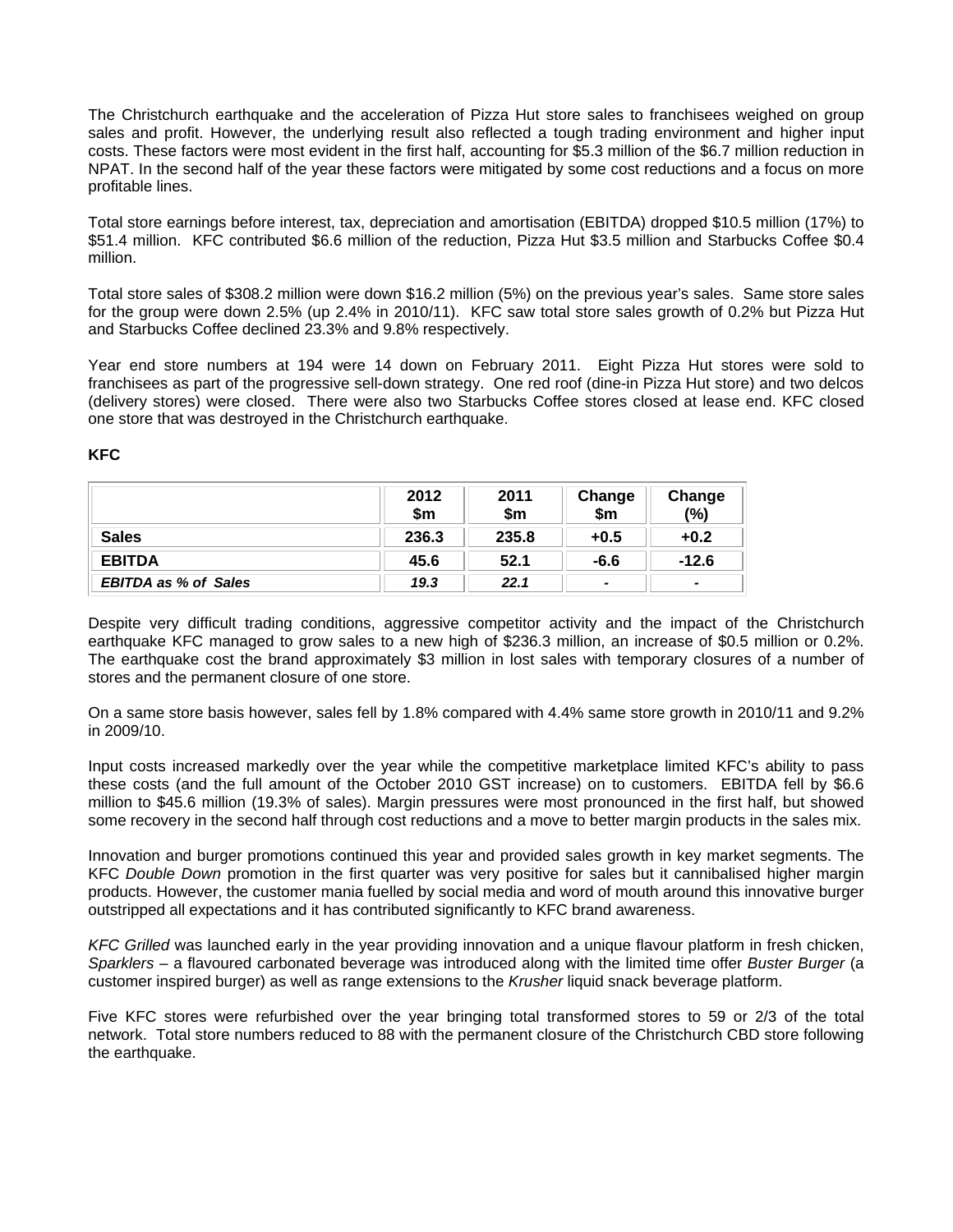#### **Pizza Hut**

|                             | 2012<br>\$m | 2011<br>\$m | Change<br>\$m            | Change<br>(%)            |
|-----------------------------|-------------|-------------|--------------------------|--------------------------|
| <b>Sales</b>                | 45.5        | 59.3        | $-13.8$                  | $-23.3$                  |
| <b>EBITDA</b>               | 2.1         | 5.6         | $-3.5$                   | $-62.8%$                 |
| <b>EBITDA as % of Sales</b> | 4.6         | 9.5         | $\overline{\phantom{0}}$ | $\overline{\phantom{0}}$ |

The Pizza Hut business continued to struggle in a fiercely competitive and tough retail environment. A very soft start to the year began to improve as the year progressed but the outcome saw same store sales for the year at -9.7%.

Total sales revenue was down \$13.8 million to \$45.5 million of which \$5.9 million was as a result of sale of stores to independent franchisees. There were also three store closures. Pizza Hut sold a further eight stores to independent franchisees over the year bringing the total number of independents to 13 at year end. Year end store numbers were therefore 71, 11 down on prior year.

The combined effect of lower absolute sales as a result of store disposals, lower same store sales and higher input costs, notably higher cheese costs, was a cut in EBITDA to \$2.1 million (4.6% of sales), down \$3.5 million on the previous year's \$5.6 million (9.5% of sales).

During the year, Pizza Hut introduced innovation with the *Mediterranean Mia* as well as meal bundles such as *The Footy Feast Meal* and *Big Box* offering strong value for groups. *More 4 All* and the *Big New Yorker* were brought back as a limited time offer during the year. Both offers remain continuing favourites with Pizza Hut customers. The brand saw a strong demand for value in its market segment and strong performing value promotions this year included the return of *The Slab* as well as the *\$5.90 Everyday Value* promotions.

## **Starbucks Coffee**

|                             | 2012<br>\$m | 2011<br>\$m | Change<br>\$m | Change<br>(%)            |
|-----------------------------|-------------|-------------|---------------|--------------------------|
| <b>Sales</b>                | 26.5        | 29.3        | $-2.9$        | $-9.8$                   |
| <b>EBITDA</b>               | 3.7         | 4.1         | $-0.4$        | -8.8                     |
| <b>EBITDA as % of Sales</b> | 14.2        | 14.0        | -             | $\overline{\phantom{0}}$ |

Starbucks Coffee suffered in relative terms more than the other two brands as a result of the Christchurch earthquake. Three of the four Christchurch stores were closed and look unlikely to re-open. The net impact of these closures amounted to \$2.5 million of the \$2.9 million drop in sales. Two more store closures took place over the year with Newmarket and Botany Kiosk stores closing at respective lease ends.

Whilst total sales were down to \$26.5 million because of the earthquake, same store sales finished positive for the year at +5.4%.

Starbucks Coffee continued to introduce new seasonal variants to its beverage ranges this year including the *Toffee Nut* and *Gingerbread* flavours in latte and *Frappucino* ranges as well as refreshing the fresh food offer in stores.

Despite some cost increases, Starbucks continued to exercise solid operational controls and finished the year with EBITDA at \$3.7 million (14.2% of sales), marginally down on last year's excellent result of \$4.1 million (14.0% of sales).

Of the 35 stores at year end only 32 have been effectively trading with the three earthquake affected stores in Cashel Mall, Cathedral Square and Colombo Street remaining closed.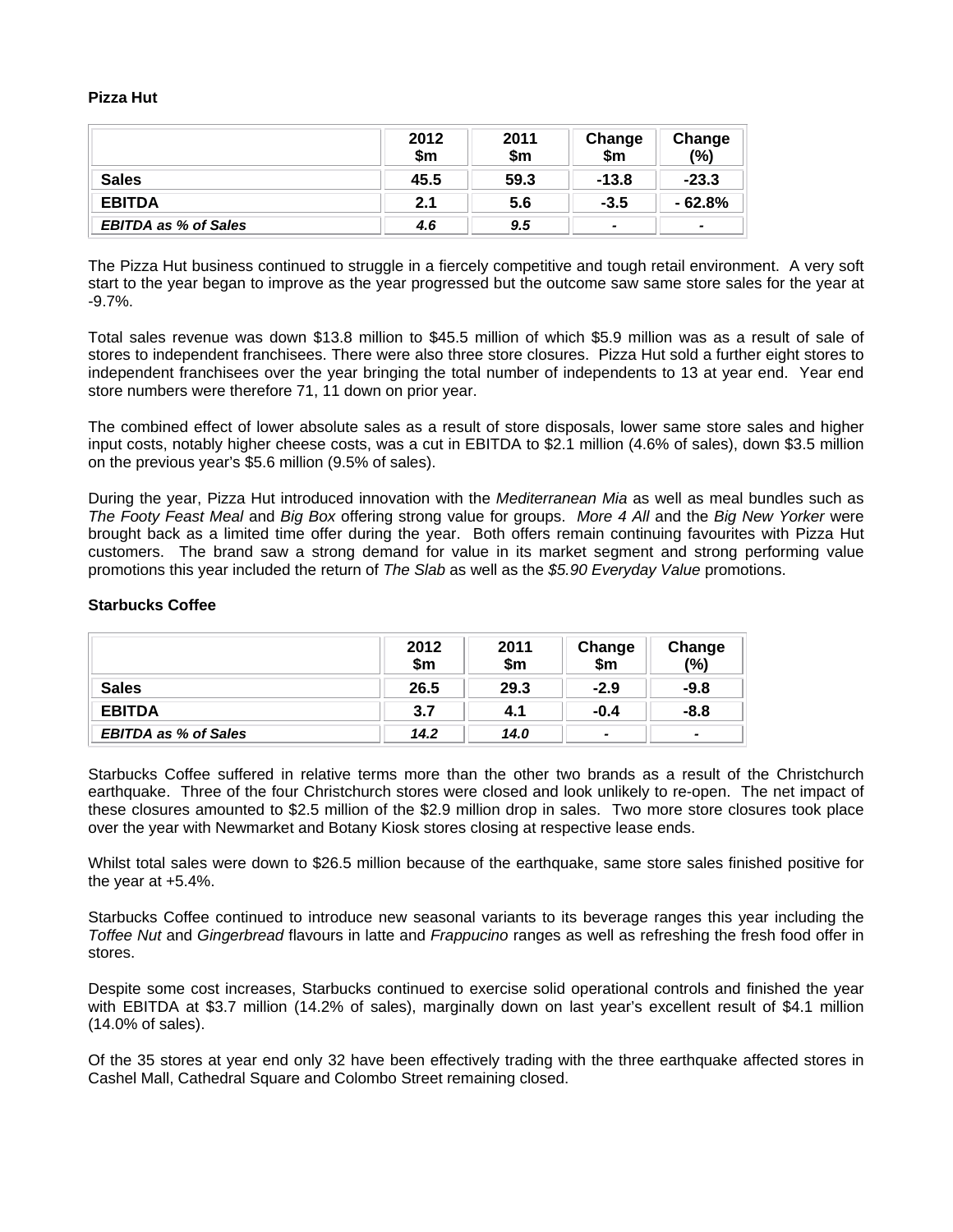## **Corporate and Other Costs**

G&A (above store overheads) at \$11.3 million were \$1.4 million (11.1%) better than prior year and only 3.7% of sales (2011: 3.9% of sales). The bulk of the savings arose from a reduction in variable remuneration costs with a lower profit performance on prior year, together with increases in cost recovery for G&A services provided to independent franchisees.

Group non-trading charges of \$2.3 million (\$2.0 million in 2011) included a pro rata write off of goodwill following Pizza Hut store disposals (\$1.5 million), Pizza Hut and Starbucks Coffee store closure costs (mainly fixed asset write offs) of \$0.6 million and KFC transformation write offs of \$0.2 million.

Depreciation charges at \$13.6 million were \$1.0 million up on the prior year reflecting increased capital expenditure in KFC (up \$2.0 million), offset by lower charges in the other two brands with store closures and disposals.

Interest and funding costs at \$1.3 million were up \$0.1 million on prior year with the company carrying similar debt levels. Bank interest rates (inclusive of margins and fees) for the year averaged 4.6% compared with 4.8% in 2010/11.

## **Cash Flow and Balance Sheet**

Lower profitability and some negative working capital movements saw a reduction in operating cash flows for the year to \$29.8 million, down \$10.8 million on prior year.

Investing cash outflows were reduced to \$14.3 million from \$20.4 million, a reduction of \$6.0 million on the prior year as there was some easing off of the tempo of capital expenditure in the KFC business. Only five KFC stores were transformed over the year compared with nine transformations and four new KFC stores in the 2011 year. The positive inflow from store disposals also reduced from \$4.3 million to \$2.1 million with no sale and leasebacks of new KFC stores this year.

Financing cash outflows were reduced to \$15.6 million versus \$20.3 million in the prior year. The bulk of the change arose from a change in borrowings with \$5.5 million retired in debt last year versus increased borrowings of \$1.4 million in the current year. Dividend payments were also up as the cash flow impact of last year's declared final higher dividend flowed through to a payment in the current year. Bank debt is up slightly to \$13.6 million from \$12.2 million, but remains well within facility limits of \$35 million.

Total assets at \$104.9 million were down \$6.5 million on last year, with a \$4.6 million decrease in fixed asset values mainly comprising Pizza Hut asset disposals and goodwill write downs following the sale of stores to franchisees.

Total liabilities were also down by \$7.3 million to \$45.1 million with a significant reduction in creditors of \$6.3 million, mainly around timing differences, reduction in bonus accruals and creditors.

Year end shareholders' funds of \$59.8 million were marginally (\$0.9 million) up on prior year largely in retained earnings.

The balance sheet remains very conservative with a gearing ratio of 19% (2011: 17%).

## **Christchurch Earthquake**

As has already been seen, the major earthquake in Christchurch on 22 February 2011 and subsequent tremors over the year have had a significant impact on the company's operations in that city with all nineteen of the company's stores in the city being closed for some time.

The worst hit were the Starbucks Coffee operations with only one store of the four in that city surviving the earthquake (although only one of the three closed stores (all in the CBD) has officially been declared unusable). The only other permanent closure was the KFC store in the Christchurch central business district which has now been demolished.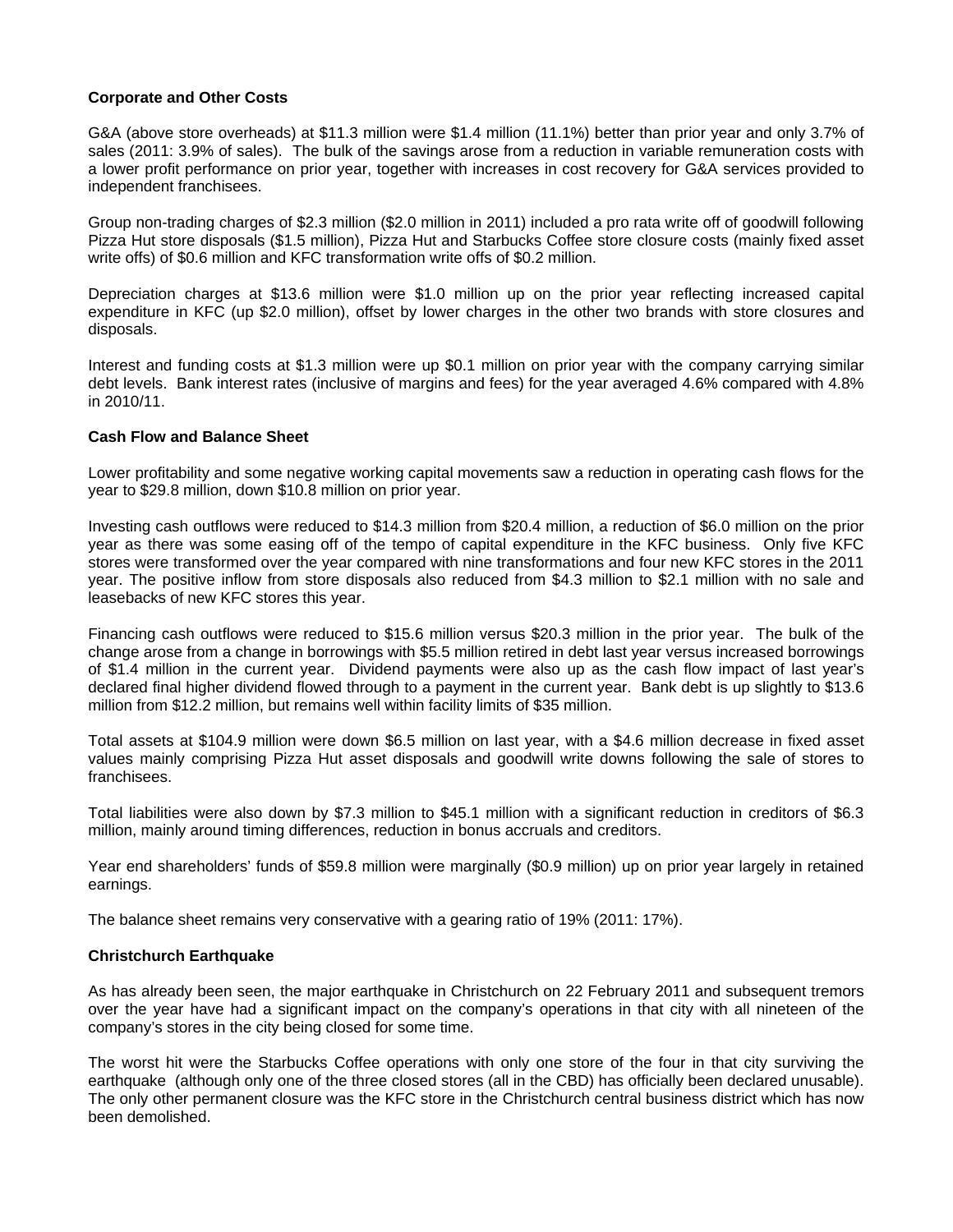Insurance policies were in place for both material damage and business interruption cover and the company has received progressive payments on claims under these policies over the course of the year. The business interruption cover expired on 22 February 2012, but trading losses for the 12 months to that date have been fully met by the insurers.

## **Pizza Hut Franchise Sales**

The Pizza Hut store sales programme has continued over the year with a further eight stores sold to individual franchisees, bringing the total number of Pizza Hut independent franchisees in the system to 13. The strategy remains to sell stores with smaller sales volumes, particularly in regional areas where an independent franchisee can make a successful business on a smaller sales base with a more personal approach to running the store. There has been no turnover of these new franchisees, indicating that the independent operator model is working for them.

## **Carl's Jr**

In December 2011 the company entered into franchise and development agreements with CKE Restaurants Inc in the US, giving Restaurant Brands the exclusive rights to the Carl's Jr brand throughout New Zealand and shared rights to develop stores in the Auckland region.

Carl's Jr is an exciting new burger brand with in excess of 1,000 stores in the United States and it is just commencing international expansion in earnest. It specialises in offering best-in-class premium-quality burgers with a marketing proposition that targets youthful demographics. Carl's Jr. restaurants offer unique service attributes focusing on 'partial table service', with a 'made-to-order' menu, all-you-can-drink beverage bars, and a strong breakfast offering.

#### **Dividend**

Directors have declared a final fully imputed dividend of 9.5 cents per share. The continuing strong cash flows and low levels of debt mean that dividend levels have been sustained at close to prior year with the resultant fullyear dividend totaling 16.0 cents per share, compared with 17.0 cents in 2011.

The 9.5 cents dividend will be paid on 29 June 2012 to all shareholders on the register as at 15 June 2012. A supplementary dividend of 1.676 cents per share will also be paid to overseas shareholders on that date.

The dividend re-investment plan remains suspended for this dividend.

#### **Outlook**

Whilst down on what was a stellar year last year, the underlying performance of the company remains strong. Directors believe that current levels of profitability will be maintained in the face of continuing tight trading conditions and soft retail environment through a continued focus on efficiency and cost reductions, together with new marketing initiatives.

The KFC brand is moving into the last phase of the transformation process with 59 stores out of the 88 in the network now transformed and another eight scheduled for upgrades in the coming year. The transformed stores will continue to hold the sales increases generated on original transformation, but there will be some tapering off in the rate of growth. There still remains the opportunity for more store growth (and relocations) with two new stores planned for the new year.

Pizza Hut will continue to face an intensively competitive marketplace. Whilst same store sales were down over the whole year, there was an improvement over the back half and this is expected to continue. Continued focus on operating controls and some supply chain improvements together with the continued sale of smaller stores is expected to produce slightly better margins. Store sales to independent franchisees will continue with eight to ten stores expected to be sold over the coming year.

The Starbucks Coffee business is expected to maintain steady same store sales growth trend with similar levels of profitability. There will be some capital invested in store refurbishment and some work will be undertaken on network development.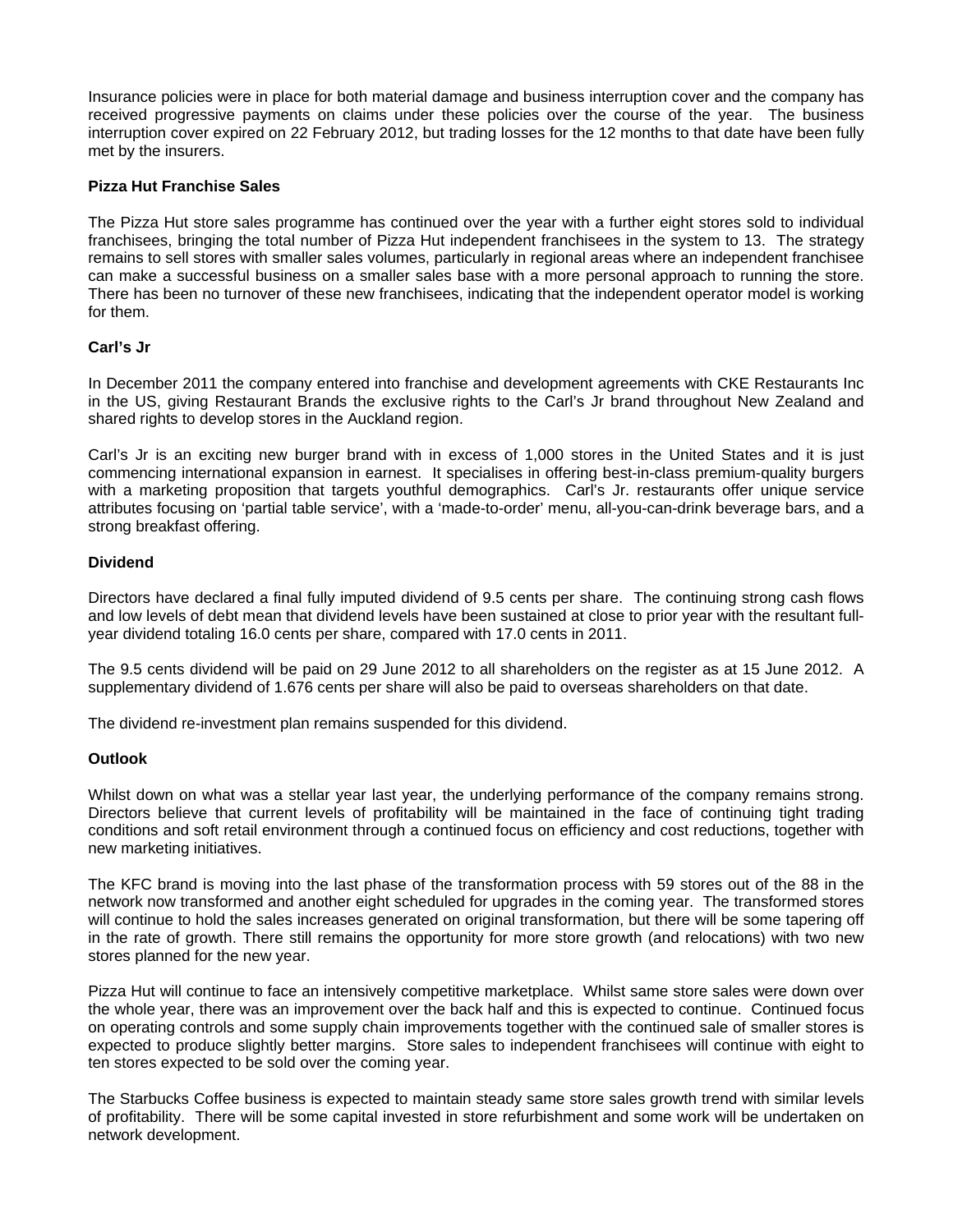The new Carl's Jr brand will see three to four stores opening in the second half of the year. All stores are expected to be immediately profitable, but some set up costs at the G&A level will be incurred in establishing the business.

Directors consider the 2012 profit performance to be satisfactory in the current tough economic environment. The company is expected to produce a result of at least the same level in the year ahead.

## **Annual Shareholders' Meeting**

The Annual Shareholders' Meeting for the company will be held in Auckland on 29 June 2012.

For further information please contact:

Russel Creedy Grant Ellis

CEO CEO COMPANY Secretary<br>
Phone: 525 8722<br>
Phone: 525 8722 Phone: 525 8722

**ENDS** 

# *About Restaurant Brands:*

*Restaurant Brands New Zealand Limited operates the New Zealand outlets of KFC, Pizza Hut and Starbucks Coffee. These brands - three of the world's most famous - are distinguished for their product, look, style and ambience, service and for the total experience they deliver to their customers in New Zealand and around the world.*